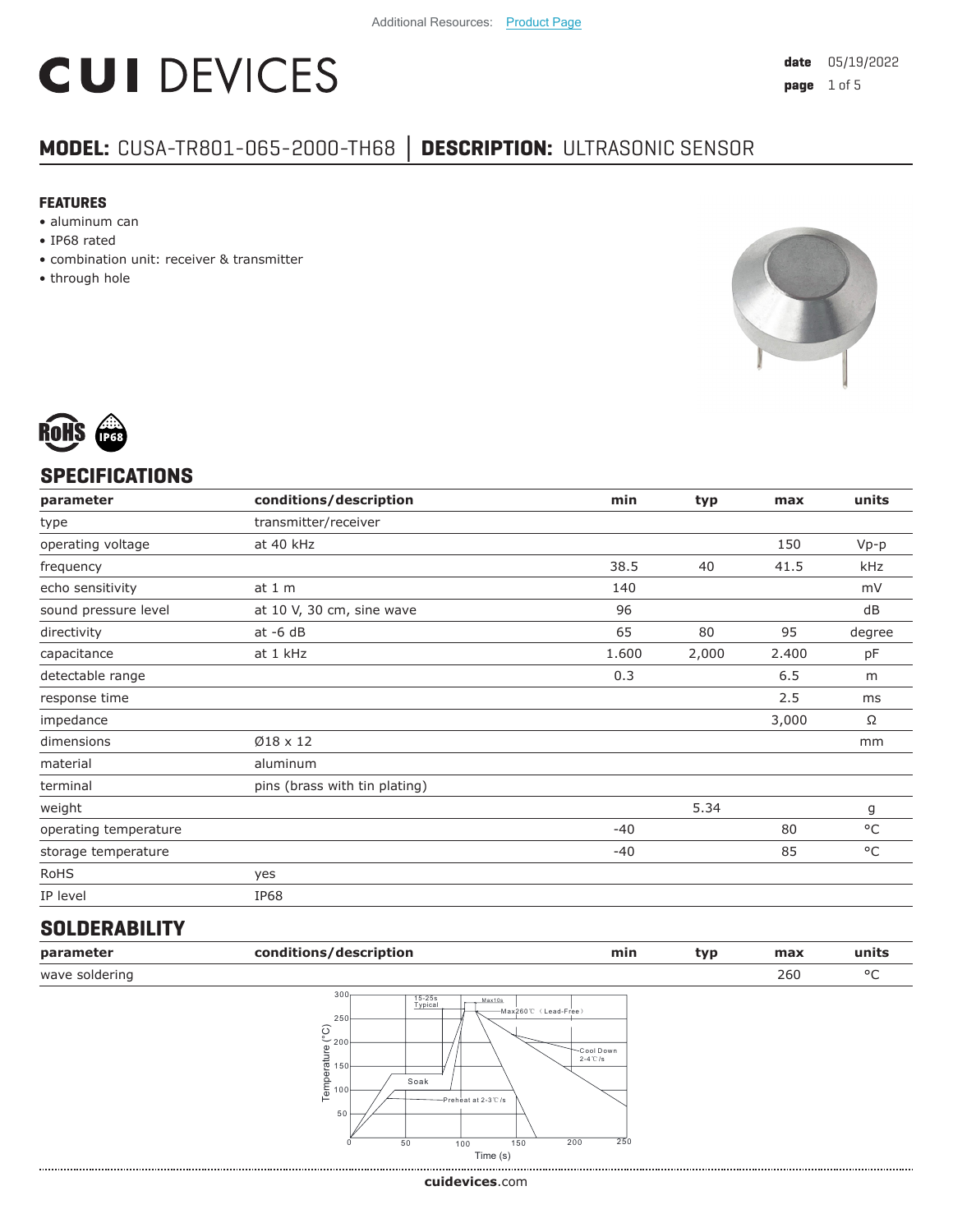#### **MECHANICAL DRAWING**



Recommended PCB Layout Top View

....................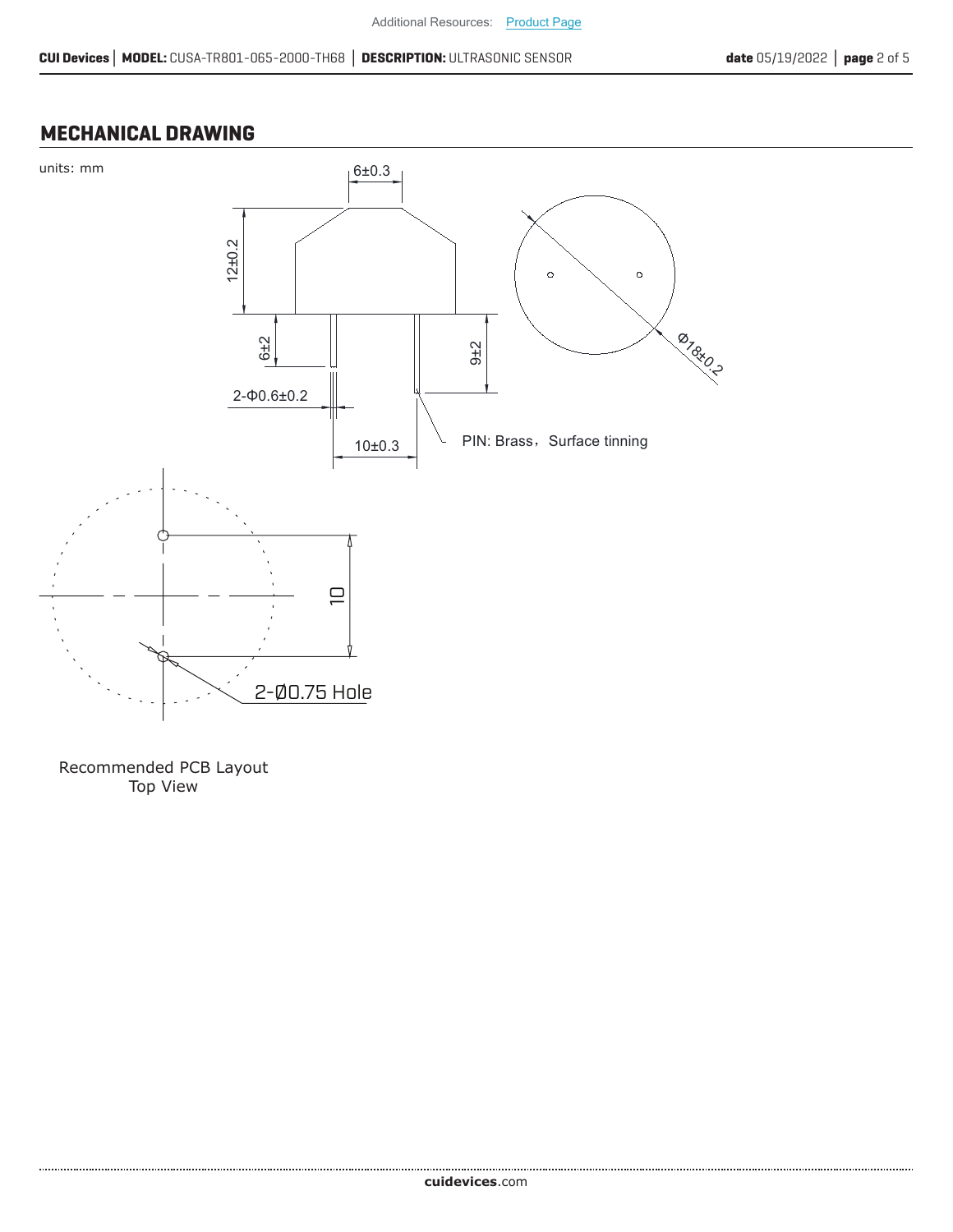#### **BEAM PATTERNS**

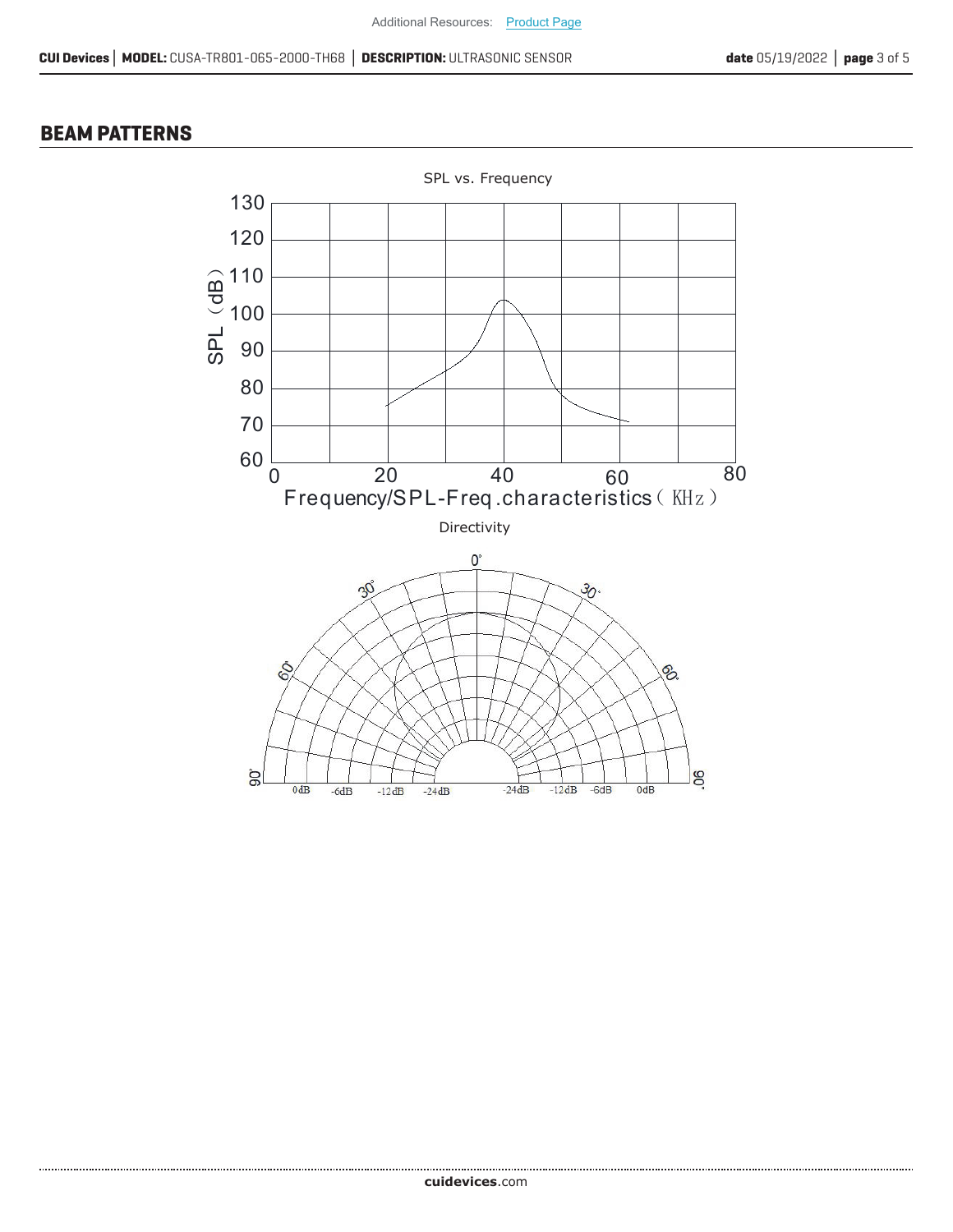#### **PACKAGING**

units: mm

Tray Size: 235 x 135 x 30 mm Tray QTY: 50 pcs per tray Carton Size: 280 x 285 x 240 mm Carton QTY: 1,000 pcs per carton